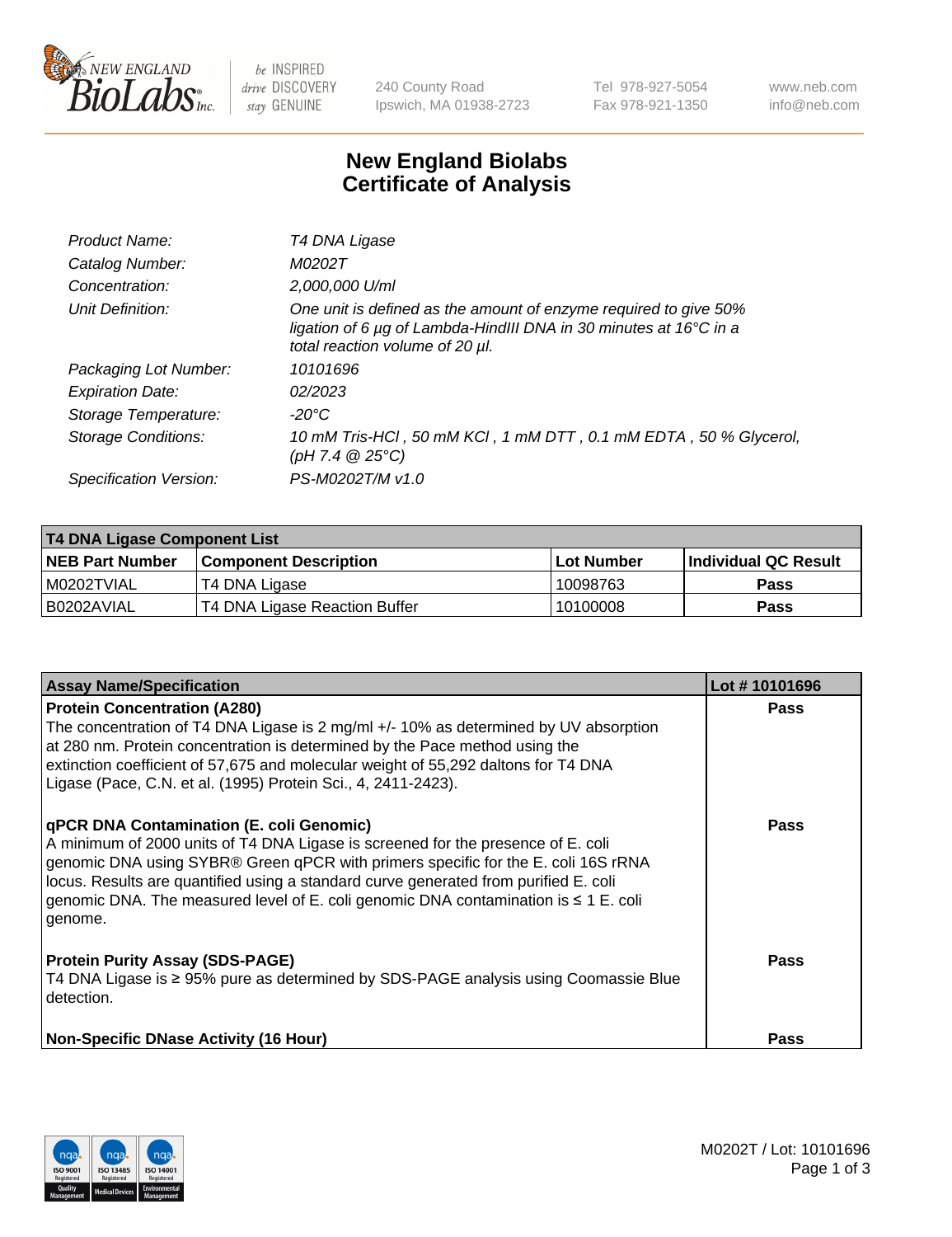

be INSPIRED drive DISCOVERY stay GENUINE

240 County Road Ipswich, MA 01938-2723 Tel 978-927-5054 Fax 978-921-1350

www.neb.com info@neb.com

| <b>Assay Name/Specification</b>                                                                                                                                                                                                                                                                                                                                      | Lot #10101696 |
|----------------------------------------------------------------------------------------------------------------------------------------------------------------------------------------------------------------------------------------------------------------------------------------------------------------------------------------------------------------------|---------------|
| A 50 µl reaction in NEBuffer 1 containing 1 µg of CIP-treated Lambda-HindIII DNA and<br>a minimum of 2000 units of T4 DNA Ligase incubated for 16 hours at 37°C results in a<br>DNA pattern free of detectable nuclease degradation as determined by agarose gel<br>electrophoresis.                                                                                 |               |
| <b>RNase Activity (Extended Digestion)</b><br>A 10 µl reaction in NEBuffer 4 containing 40 ng of a 300 base single-stranded RNA<br>and a minimum of 1 µl of T4 DNA Ligase is incubated at 37°C. After incubation for 16<br>hours, >90% of the substrate RNA remains intact as determined by gel electrophoresis<br>using fluorescent detection.                      | <b>Pass</b>   |
| <b>Single Stranded DNase Activity (FAM-Labeled Oligo)</b><br>A 50 µl reaction in CutSmart® Buffer containing a 20 nM solution of a fluorescent<br>internal labeled oligonucleotide and a minimum of 10,000 units of T4 DNA Ligase<br>incubated for 16 hours at 37°C yields <5% degradation as determined by capillary<br>electrophoresis.                            | <b>Pass</b>   |
| <b>Endonuclease Activity (Nicking)</b><br>A 50 µl reaction in NEBuffer 1 containing 1 µg of supercoiled PhiX174 DNA and a<br>minimum of 2000 units of T4 DNA Ligase incubated for 4 hours at 37°C results in <10%<br>conversion to the nicked form as determined by agarose gel electrophoresis.                                                                     | <b>Pass</b>   |
| <b>Exonuclease Activity (Radioactivity Release)</b><br>A 50 µl reaction in NEBuffer 1 containing 1 µg of a mixture of single and<br>double-stranded [3H] E. coli DNA and a minimum of 2000 units of T4 DNA Ligase<br>incubated for 4 hours at 37°C releases <0.1% of the total radioactivity.                                                                        | <b>Pass</b>   |
| Double Stranded DNase Activity (Labeled Oligo)<br>A 50 µl reaction in CutSmart® Buffer containing a 20 nM solution of a fluorescent<br>labeled double-stranded oligonucleotide containing a blunt end and a minimum of<br>10,000 units of T4 DNA Ligase incubated for 16 hours at 37°C yields <5% degradation<br>as determined by capillary electrophoresis.         | <b>Pass</b>   |
| <b>DNase Activity (Labeled Oligo, 3' extension)</b><br>A 50 µl reaction in CutSmart® Buffer containing a 20 nM solution of a fluorescent<br>labeled double-stranded oligonucleotide containing a 3' extension and a minimum of<br>10,000 units of T4 DNA Ligase incubated for 16 hours at 37°C yields <5% degradation<br>as determined by capillary electrophoresis. | Pass          |
| <b>DNase Activity (Labeled Oligo, 5' extension)</b><br>A 50 µl reaction in CutSmart® Buffer containing a 20 nM solution of a fluorescent<br>labeled double-stranded oligonucleotide containing a 5' extension and a minimum of<br>10,000 units of T4 DNA Ligase incubated for 16 hours at 37°C yields <5% degradation                                                | Pass          |